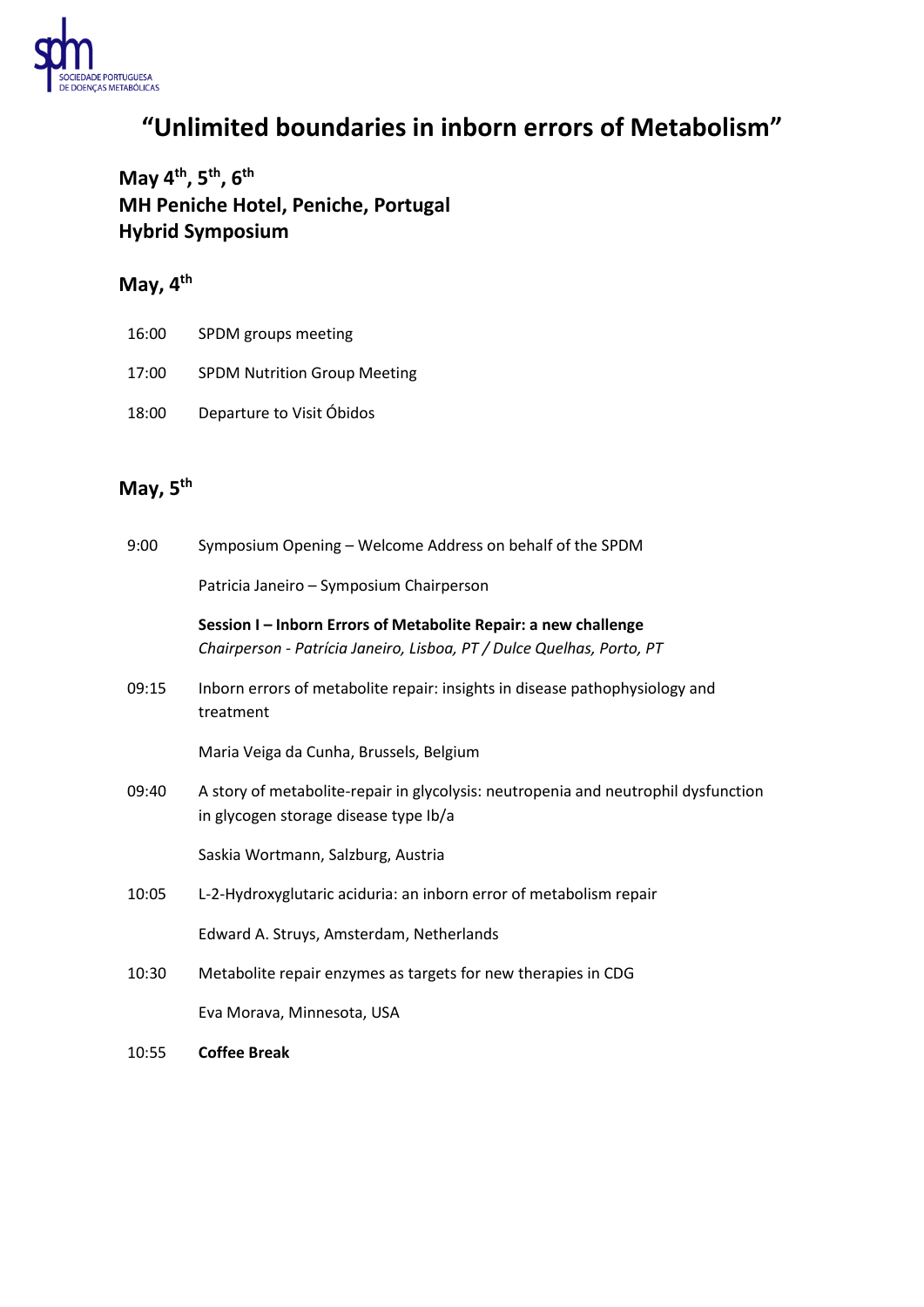

# **Session II – Frontiers of IEM: intracellular crosstalk (Part A)** Chairperson – *Hugo Rocha, Porto, PT / Luísa Diogo, Coimbra, PT* 11:30 Peroxisomal and fatty acid metabolism: intracellular interactions Sander Houten, New York, USA 11:55 Inborn Errors of the malate-aspartate shuttle Nanda Verhoeven-Duif, Utrecht, Netherlands 12:20 Different lipid signature in fibroblasts of long-chain fatty acid oxidation disorders Sara Tucci, Freiburg, Germany 12:45 **Lunch Session II – Frontiers of IEM: intracellular crosstalk (Part B)** Chairperson – *Margarida Silva, Lisboa PT / Daniel Gomes, Lisboa, PT* 14:00 Chemical individuality in T cells: a Garrodian view in immunometabolism Peter J. McGuire, Bethesda, USA 14:25 Mitochondrial redox regulation in hereditary cardiomyopathies Christoph MaacK, Vurzburgo, Germany 14:50 Mitochondrial dysfunction and 3-merthylglutaconic aciduria: a heterogeneous group of syndromes Frederic Tort, Barcelona, Spain 15:15 Mitochondrial disease in adults: recent advances and future promise Yi Ng, Newcastle upon Tyne, UK 15:40 **Coffee Break** 16:00 **Session III - Oral Communications** Chairperson – *Anabela Oliveira, Lisboa PT / Manuela Grazina, Coimbra, PT* 17:00 **End of the Session Poster View** 18:30 **Departure to Dinner**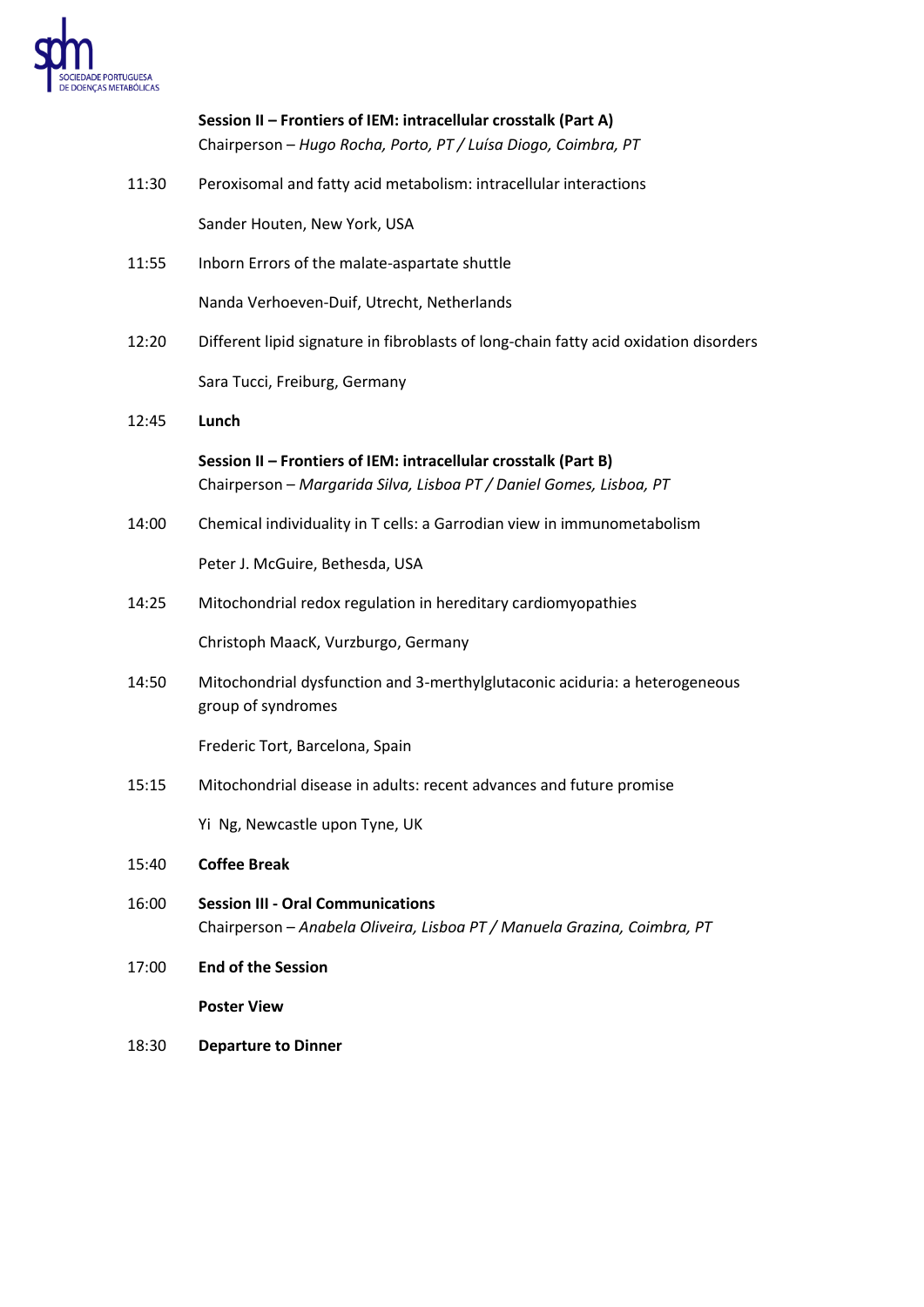

### **May, 6 th**

| 09:00 | Session IV - Short Oral Communications<br>Chairperson - Esmeralda Rodrigues, Porto, PT / Francisca Coutinho, Porto, PT                             |
|-------|----------------------------------------------------------------------------------------------------------------------------------------------------|
| 09:50 | Session V - The clinical spectrum of IEM: organ as a clue to the diagnosis<br>Chairperson - João Durães, Coimbra, PT / Anabela Bandeira, Porto, PT |
| 09:50 | Disorders of cellular trafficking: mechanisms and symptoms                                                                                         |
|       | Angels Garcia-Cazorla, Barcelona, Spain                                                                                                            |
| 10:15 | Neuronal migration defects related to IEM                                                                                                          |
|       | Stephanie Grunewald, London, UK                                                                                                                    |
| 10:40 | <b>Coffee Break</b>                                                                                                                                |
| 11:10 | The skin as a clue for the diagnosis of inherited metabolic disorders                                                                              |
|       | Carlo Dionisi-Vici, Rome, Italy                                                                                                                    |
| 11:35 | Muscle manifestations of IEM                                                                                                                       |
|       | Mirjam Langeveld, Amsterdam, Netherlands                                                                                                           |
| 12:00 | Kidney manifestations of Lisossomal diseases                                                                                                       |
|       | Patrício Aguiar, Lisboa, Portugal                                                                                                                  |
| 12:25 | Eye manifestations of IEM: clues to diagnosis                                                                                                      |
|       | Ana Cláudia Fonseca, Lisboa, Portugal                                                                                                              |
| 12:50 | <b>Lunch / Poster View</b>                                                                                                                         |
|       | Session VI - Treatment management in IEM: dietetic and pharmacologic<br>Chairperson - Maurizio Scarpa, Udine, IT / Ana Paula Leandro, Lisboa, PT   |
| 14:15 | Novel RNAi therapeutics for Primary Hyperoxaluria                                                                                                  |
|       | Sander Garrelfs, Amsterdam, Netherlands                                                                                                            |
| 14:40 | Nutricional care in lysosomal storage disorders                                                                                                    |
|       | Francesca Carubbi, Modena, Italy                                                                                                                   |
| 15:05 | Metabolic approaches for the treatment and prevention of epilepsy                                                                                  |
|       | Devle Boison, New Jersey, USA                                                                                                                      |
|       |                                                                                                                                                    |